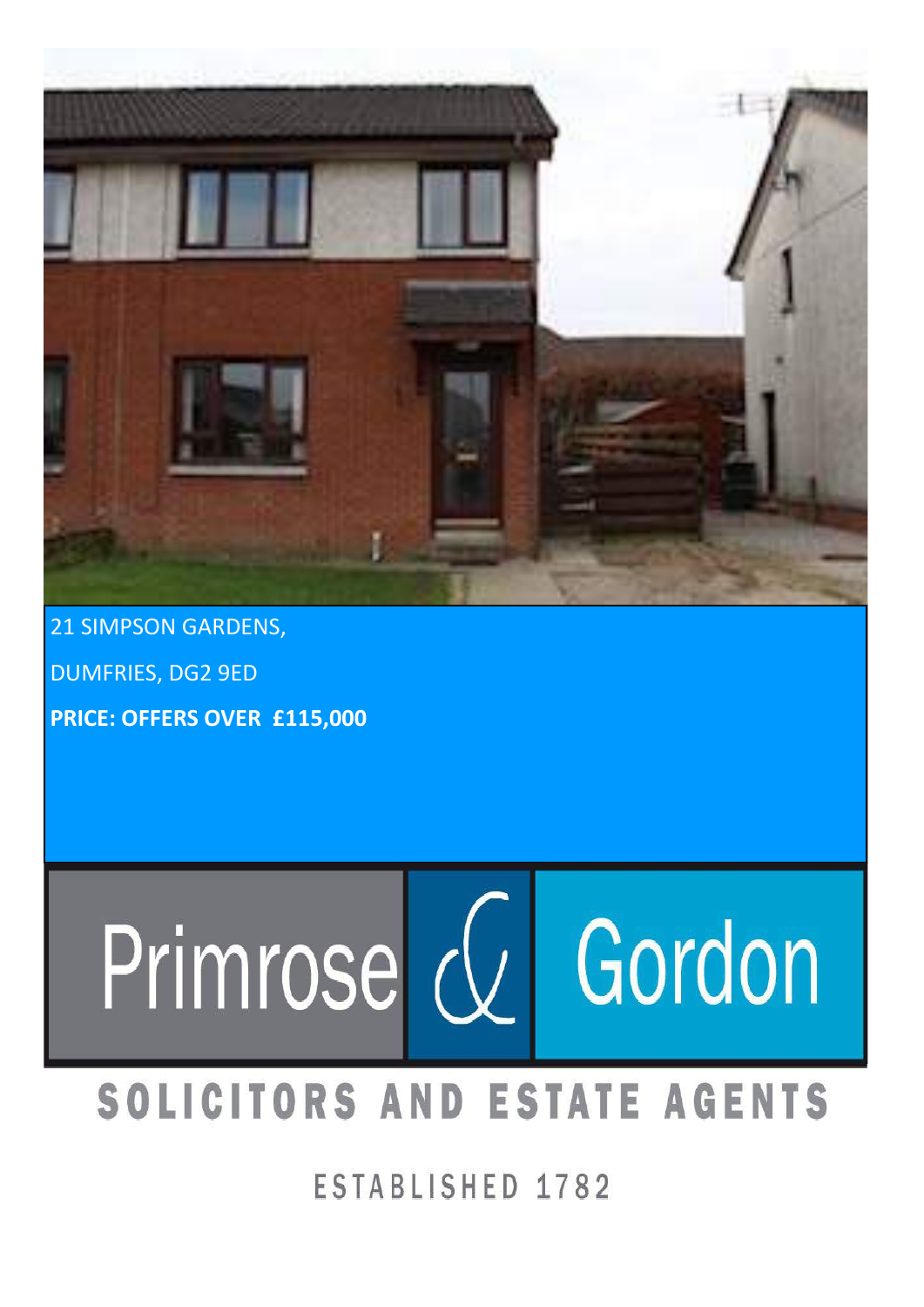

| <b>Living Room</b> | 4.46m x 3.97m (14'07" x 13')        |
|--------------------|-------------------------------------|
| <b>Kitchen</b>     | 2.58m x 4.97m (16'03" x 8'05")      |
| Bedroom 1          | 2.98m x 2.86m (9'04" x 9'08")       |
| Bedroom 2          | 3.40m x 2.74m (8'11" x 11'01")      |
| Bedroom 3          | $2.4m \times 2.15m$ (7'11" x 6'11") |
| <b>Bathroom</b>    | 2.00 x 1.87m (6'07" x 6'01")        |

Room dimensions (all approx.) The Report: www.onesurvey.org EPC - D Viewings are strictly by appointment only by telephoning the selling agents on 01387 267316. These will be carried out in compliance with current Covid-19 regulations.

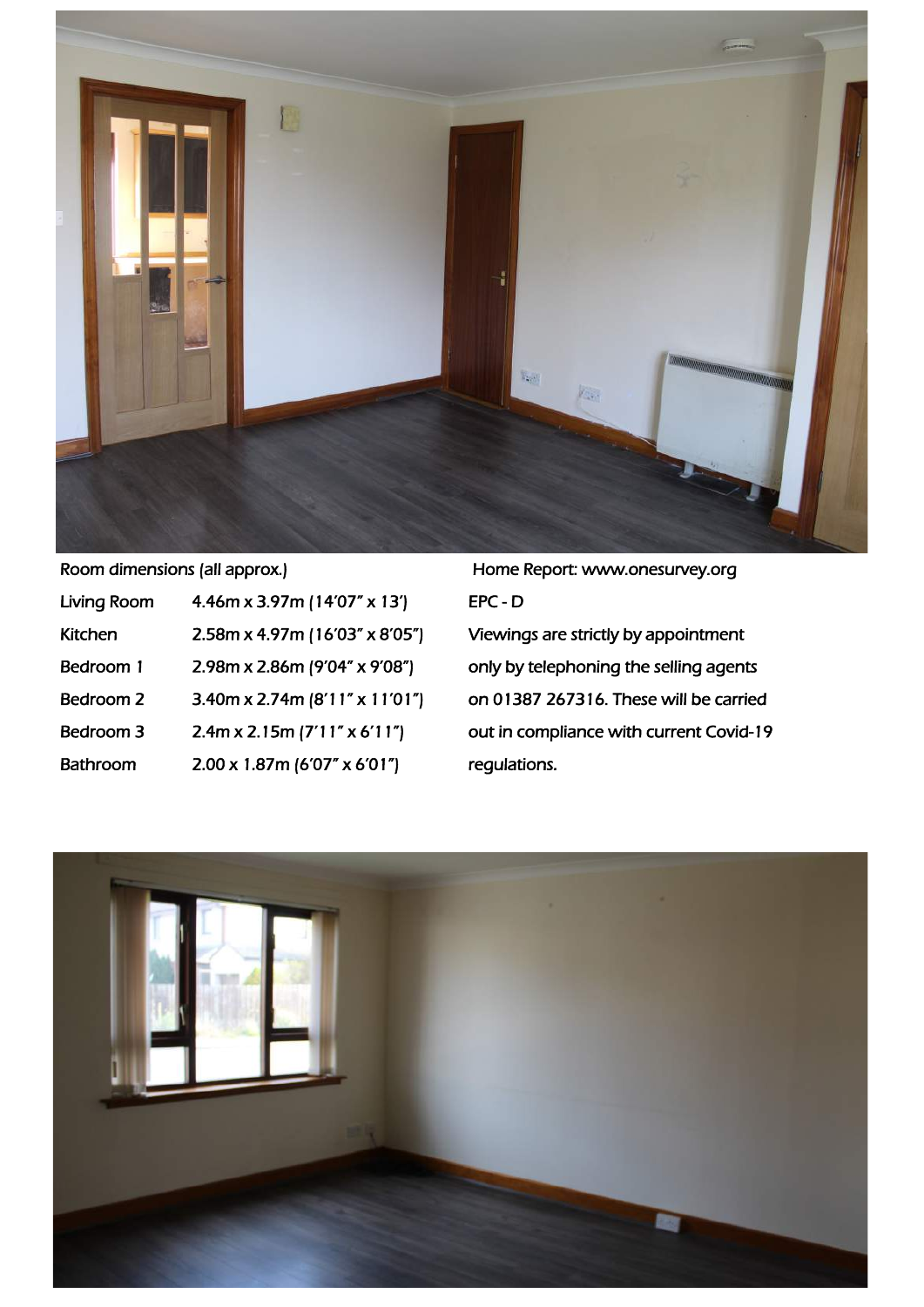Spacious, modern semi-detached house in move-in ready condition. Ideal for a couple or small family. It is situated in the popular Maxwellton area of Dumfries and within walking distance of the Town Centre. The property benefits from Double glazing, electric heating, off street parking, a front garden and enclosed back garden. The property is situated on Simpson Gardens with easy access to amenities including shops, supermarkets, public transport services and both primary and secondary schools. Viewing is highly recommended. Previously been let so ideal buy-to-let investment.

The accommodation comprises: good sized living room with double glazed window to the front and large storage cupboard. Door from living room to large kitchen with two large windows to rear. Fitted kitchen with wall and base units, oven and electric hob (included) with extractor fan and stainless steel sink with left hand drainer. Space for washing machine, fridge and dishwasher. Kitchen with door to side of the property and enclosed back garden. Stairs with right hand railing on immediate entrance leads to two double bedrooms, small bedroom and bathroom. Bathroom with W.C. washhand basin, bath with shower. The first bedroom is a large room with window to the rear and large fitted four door wardrobes. The second bedroom is a large room with double windows to front. Small room suitable for home office or single bedroom with good sized storage cupboard.

Gravelled driveway at the side of the property leads to enclosed rear garden. Rear garden laid to grass and wooden fencing surrounding. The front is stoned with a area of lawn. Outside front light.



### **SERVICES**

Mains gas, water, electricity and drainage.

### **OFFERS**

Must be made in standard written Scottish Legal form to the Selling Agents. Prospective purchasers are strongly advised to register their interest in writing please with the Selling Agents Messrs. Primrose & Gordon so as to be notified of any Closing Date that may be fixed.

### CONSUMER PROTECTION FROM UNFAIR TRADING REGULATIONS 2008:-

These particulars have been carefully prepared and are believed to be accurate but they are not guaranteed and prospective purchasers will be deemed to have satisfied themselves on all aspects of the property when they make an offer. We the Selling Agents, have not tested any services or items included in the sale (electrical, solid fuel, water, drainage or otherwise) and make no representation, express or implied, as to their condition. All measurements are approximate and for guidance only. Photographs are purely illustrative and not indicative of (a) the extent of the property or (b) what is included in the sale. Measurements have been taken by a laser distance meter.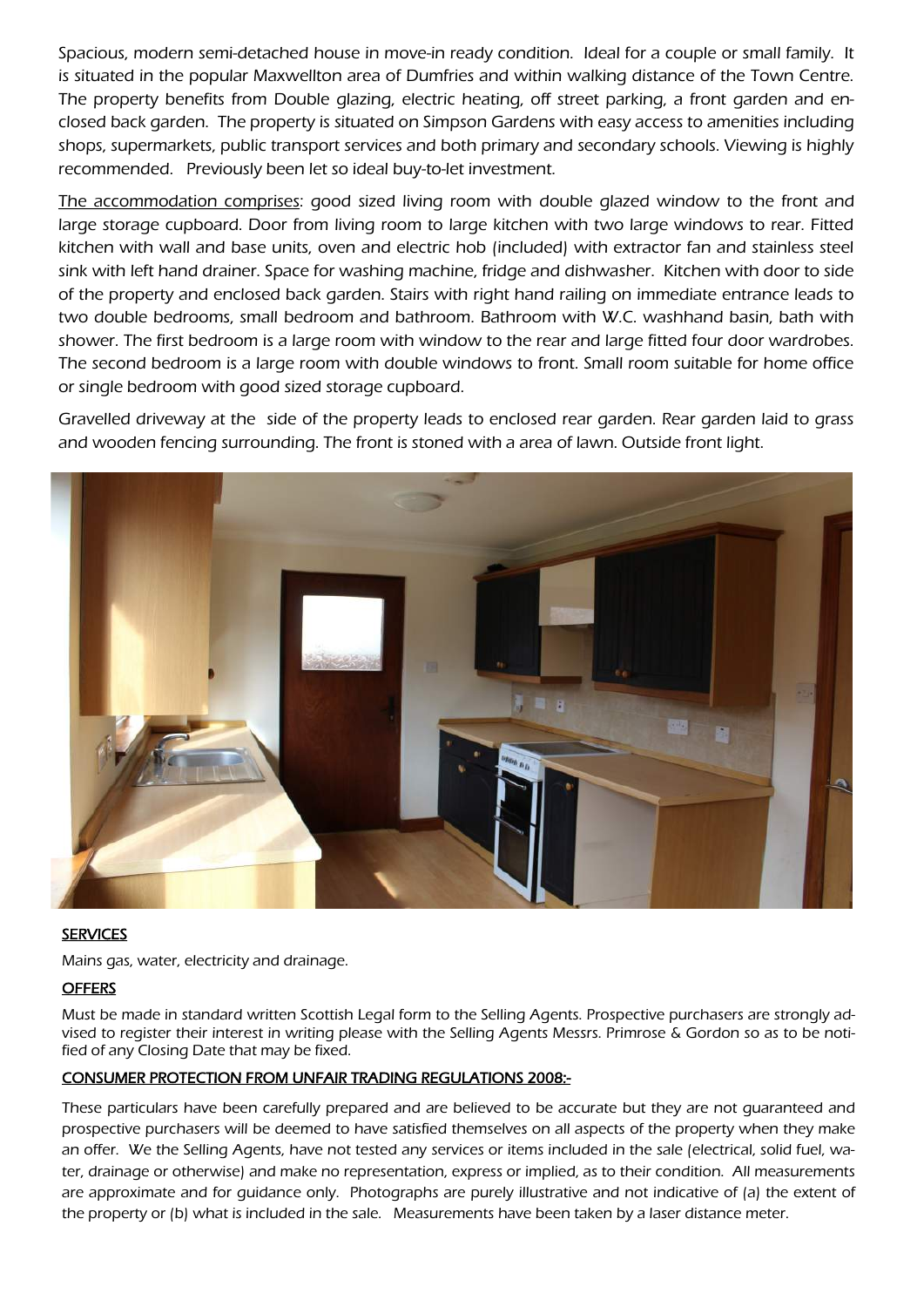

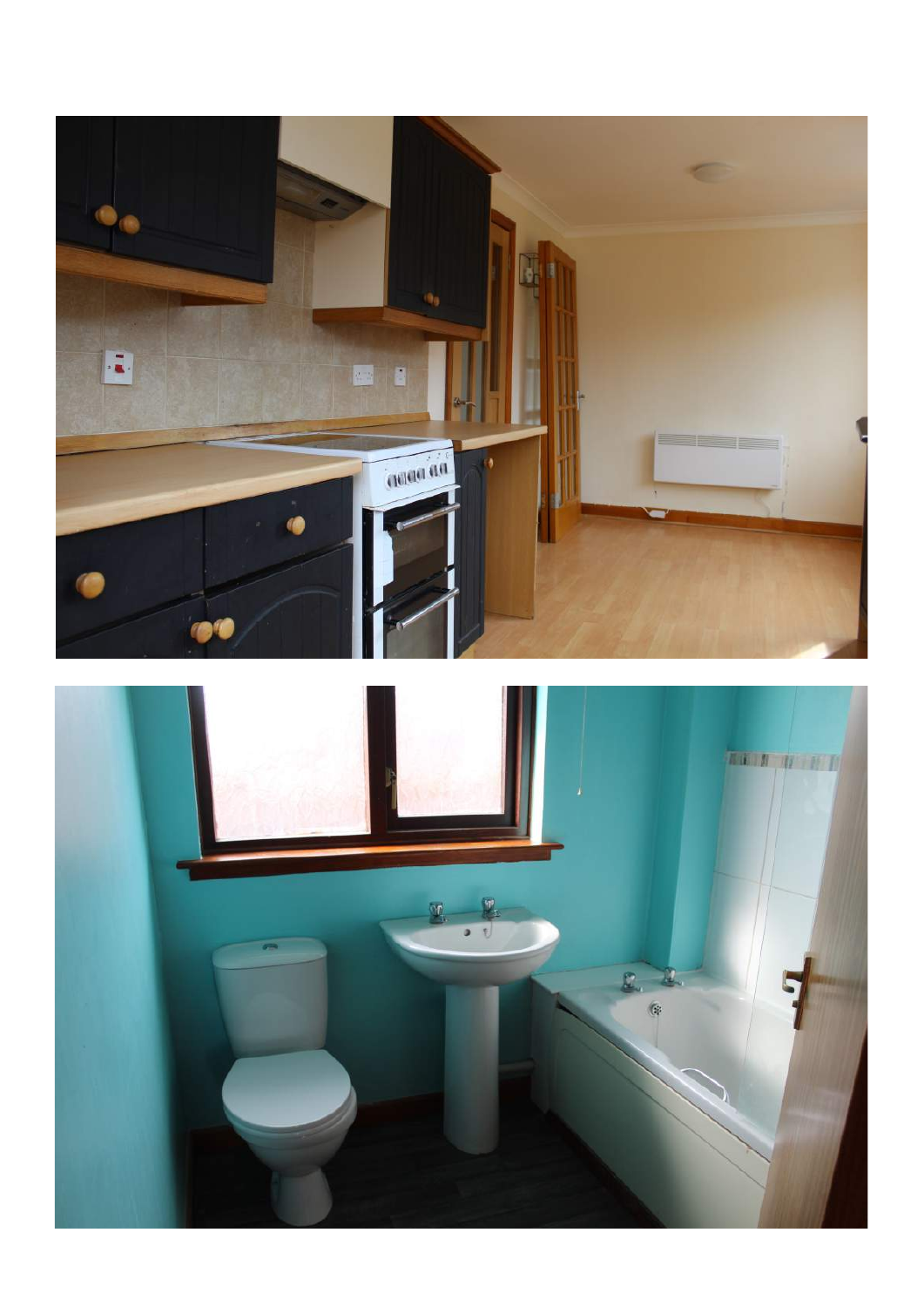